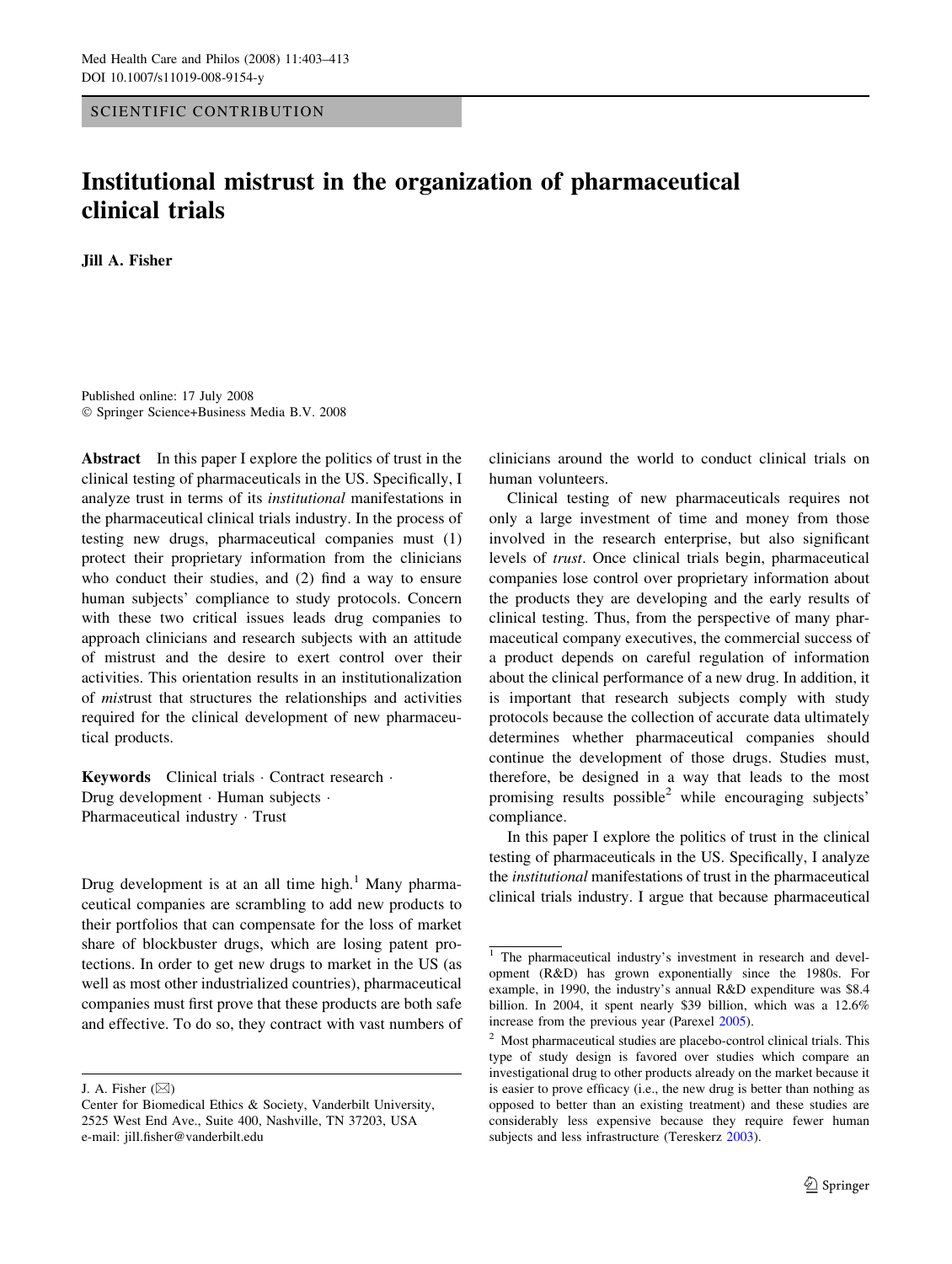companies need to protect their proprietary information about new products from the clinicians who conduct their studies and to promote human subjects' compliance to study protocols, they approach these groups from a position of mistrust and aim to exert control over their activities. Rather than asking the question, ''Can human subjects trust in the research enterprise?''—a question taken up by popular critiques of studies gone wrong,<sup>3</sup> I ask instead—"What are the organizational implications of the pharmaceutical industry's mistrust of clinicians and human subjects?''

# Methods

This paper is based on a larger project examining the US clinical trials industry.<sup>4</sup> The purpose of the study was to investigate the everyday work lives of those in the industry, paying particular attention to the role and ethical conflicts that were described by informants (e.g., pharmaceutical company representatives, physicians, research coordinators, and human subject volunteers) and observed in their practices (e.g., recruitment of human subjects, informed consent processes, and study compliance). I conducted 12 months of qualitative research in the Southwestern US, consisting of interviews and observation at more than twenty for-profit research organizations in two major cities. Investigative sites (i.e., clinics conducting contract research) represented a diverse sample of organizational forms, such as private practices, dedicated research sites, and large (non-academic) hospitals. My sample also included interviews at two not-for-profit investigative sites. The majority of sites conducted studies to test the efficacy of new products that were targeting illnesses and diseases that already have safe and effective treatments on the market (e.g., allergies, asthma, high cholesterol, insomnia). Only one site consistently tested products for life-threatening conditions, such as AIDS or cancer.

The data are drawn from semi-structured interviews with 63 informants, who were clustered to get the perspective of multiple employees at individual investigative sites. The sample included 10 physician investigators, 18 research coordinators, 3 recruiters, 9 investigative site administrators, 9 pharmaceutical company employees, and

14 human subject volunteers. Interviews lasted an average of forty minutes, ranging from ten to ninety minutes. Informants were asked questions about their experiences working in the clinical trials industry, how things have changed over time, and what types of changes they would like to see in the future.

### Overview of pharmaceutical contract research

Clinical research and development in the drug industry must be understood in the current political and economic context of medical neoliberalism (Fisher [2007](#page-9-0)a; forthcoming). In the US, neoliberalism is the guiding ideology behind economic policies that emphasize a reduction in social services provided by the state and an increase in the role of the private (for-profit) sector in the provision of social goods, such as health care, welfare, and education (Monahan [2006\)](#page-10-0). Medical neoliberalism, in particular, is manifest in a consumer model of health characterized by an inequitable distribution of services according to who can pay for different kinds of care (Frank [2002](#page-10-0)). The pharmaceutical industry benefits from neoliberal forms of health care because un(der)insured populations in the US can be recruited as human subjects into clinical trials in exchange for limited, medical attention for the duration of studies (Fisher  $2007b$ ).<sup>5</sup> In addition, many health care providers are looking for new ways to increase their revenue through a diversification of services (Gray [1993\)](#page-10-0). In this climate, physicians become targeted as potential investigators on pharmaceutical studies (Pham et al. [2004](#page-10-0)). The resulting organization of clinical trials has important implications for relationships of trust in drug development.

Pharmaceutical clinical trials are characterized as 'contract research.' Unlike investigator-initiated research, those conducting pharmaceutical studies rarely have any role in defining the research questions, designing the protocols, or analyzing the results. Instead, scientists and researchers at pharmaceutical companies determine these elements of clinical trials, and clinicians are then hired to execute the protocols using their patients as subjects. Although physicians at academic medical centers and university hospitals confer legitimacy and prestige on pharmaceutical studies, the bulk of contract research is conducted in the private sector by physicians in private practices or for-profit, dedicated research centers (Bodenheimer [2000](#page-9-0); Rettig [2000](#page-10-0)).

<sup>&</sup>lt;sup>3</sup> In the last decade, clinical trials have received significant attention from the mass media because of high-profile cases of studies gone awry. Examples include the death of Jesse Gelsinger in a University of Pennsylvania gene-therapy experiment (Stolberg [1999](#page-10-0)) and the near fatal injuries to six healthy subjects in a first-in-human study on an experimental product tested in London (Rosenthal [2006](#page-10-0)). See O'Neill ([2002\)](#page-10-0) for an analysis of the public's deficit of trust in science and medicine as a result of the media.

<sup>4</sup> The research was supported by the National Institutes of Health under Ruth L. Kirschstein National Research Service Award 5F31MH070222 from the National Institute of Mental Health.

<sup>5</sup> This paper concentrates primarily on Phase III clinical trials, which are designed to test the efficacy of new pharmaceutical products. For discussions of other types of studies, their organization, and the human subjects who enroll in them, see Fisher [\(forthcoming](#page-9-0)).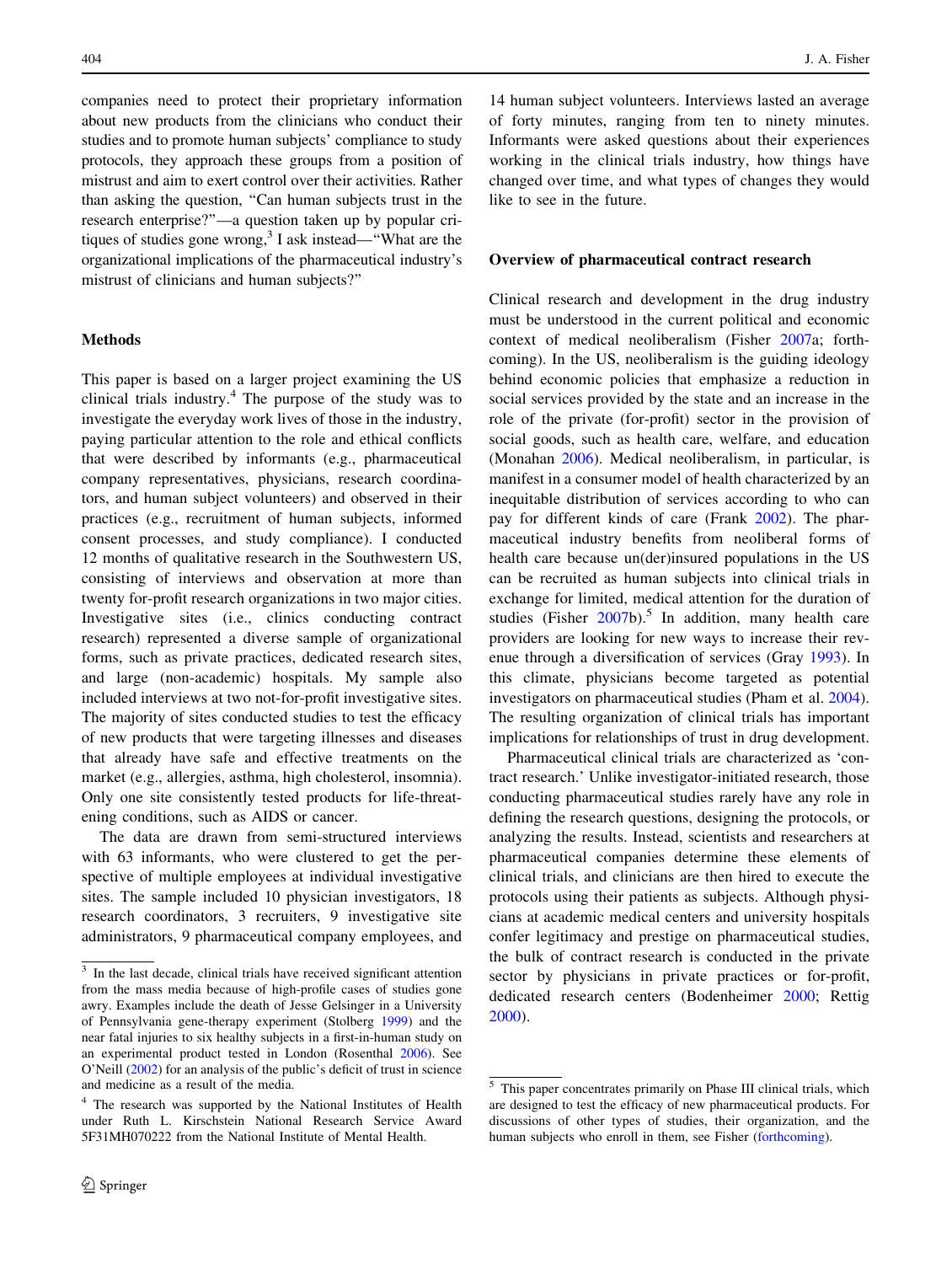The pharmaceutical industry outsources studies to the private sector in order to speed up clinical trials (Rainville [2002\)](#page-10-0). Because patent protection on their products begins at the commencement of clinical studies, it is in the interest of pharmaceutical companies to complete those studies and get their products on the market as quickly as possible (Economist [1998\)](#page-9-0). In response to patent limits, the pharmaceutical industry often mobilizes the 'fact' that pharmaceutical companies lose \$1 million in potential revenues for each day drugs are delayed getting to market because of slow clinical development (CenterWatch [2003](#page-9-0)). Contracting with physicians in the private sector is seen as an effective way to speed up clinical trials because those physicians have better access to human subjects, especially private practice physicians who can recruit subjects from their own patient populations (Lader et al. [2004\)](#page-10-0). Academic medical centers, in contrast, are seen as floundering at recruitment and enrollment of subjects because they do not have the same access to potential volunteers. Other delays, such as slow institutional review boards (IRBs) and contract negotiation, are also said to be associated with academic medicine (Fisher [forthcoming\)](#page-9-0).

Physicians too have many incentives for wanting to pursue contract research. Many physicians feel that they are losing income each year because of the rising costs of malpractice insurance and practice operating expenses and the declining rates of reimbursement from insurance companies and government programs (Tu and Ginsburg [2006\)](#page-10-0). In response, many are seeking alternate ways to supplement their income. There are many options from boutique medicine and cosmetic procedures to lifestyle and nutrition counseling, but none of these provides as much income as clinical trials (Pham et al. [2004\)](#page-10-0). Already enmeshed in numerous other types of relationships with the pharmaceutical industry,<sup>6</sup> it is not a stretch for most physicians to begin conducting drug studies. Physicians earn an average of \$5,500 per subject enrolled and \$60,000 per study (Gray [2004](#page-10-0)). In other words, by simply doing several clinical trials on a part-time basis each year, physicians can add \$300,000 additional income to their practices.

The number of US physicians involved in clinical research has been rising steadily since the early 1990s. In less than one decade, from 1990 to 1997, the number of private-sector physicians involved in pharmaceutical studies tripled from fewer than 4,000 to nearly 12,000 (Klein and Fleischman [2002\)](#page-10-0). The total number tripled again in the last ten years, with close to 35,000 privatesector physicians conducting studies in 2005 (Center-Watch [2006\)](#page-9-0). Other estimates indicate that 13% of all

practicing physicians are currently conducting at least one pharmaceutical study and roughly 33% have conducted studies for the pharmaceutical industry at some point during their careers (HarrisInteractive [2004](#page-10-0)).

In order to conduct pharmaceutical studies, physicians need to invest some resources in personnel. Specifically, they need to hire (or appoint existing staff as) a clinical research coordinator to run the day-to-day clinical trials operations, such as recruiting and enrolling subjects, completing all study paperwork, and preparing for study visits made by pharmaceutical companies' employees who monitor the activities of the clinics (Woodin [2004](#page-10-0)). Research coordinators are primarily women with backgrounds in nursing, and the industry as a whole places considerable emphasis on their interpersonal skills to build trust and rapport with human subjects to guide them through drug studies (Mueller [2001;](#page-10-0) Fisher [2006a](#page-9-0)).

Like physicians, human subjects have instrumental motives for participating in clinical trials. In some cases, such as studies to test the efficacy of new cancer therapies or other potentially life-saving treatments, people participate as human subjects because they hope for a cure or 'magic bullet' for their illness (Verheggen et al. [1998\)](#page-10-0). In a growing number of cases, however, people participate in clinical trials as a way to access some form of medical care when they lack health insurance (Kolata and Eichenwald [1999](#page-10-0); Fisher [forthcoming\)](#page-9-0). Although clinical trials are not designed to treat individuals' conditions but to test the efficacy (or safety) of new products, human subjects nonetheless are given access to medical practitioners, diagnostic tests and procedures, and an experimental treatment (or placebo) that might alleviate their symptoms. For some people with medical conditions they cannot afford to treat, even this limited form of access to care cannot be overestimated (see Fisher [2007b](#page-9-0)). Because the vast majority of human subjects are not participating for altruistic reasons, their retention in and compliance with study protocols can be dependent on experiencing individual benefits from clinical trials (Fisher [forthcoming](#page-9-0)).

In sum, the current context of US clinical trials is characterized by outsourcing of studies to physicians in the private sector who are interested in augmenting their incomes and by recruiting human subjects who have instrumental reasons to participate. On one hand, this means that the pharmaceutical industry has harnessed neoliberal conditions in its attempt to speed up the clinical development of new drugs. On the other hand, however, it also means that the system of extreme outsourcing has made the pharmaceutical industry vulnerable to more risk and uncertainty regarding the trustworthiness of the thousands of investigators its employs and the millions of human subjects those investigators recruit. In addition, unlike academic medical centers, the private

<sup>6</sup> Kassirer [\(2005](#page-10-0)) discusses the extent to which physicians accept gifts and income from the pharmaceutical industry as a routine part of the contemporary practice of medicine.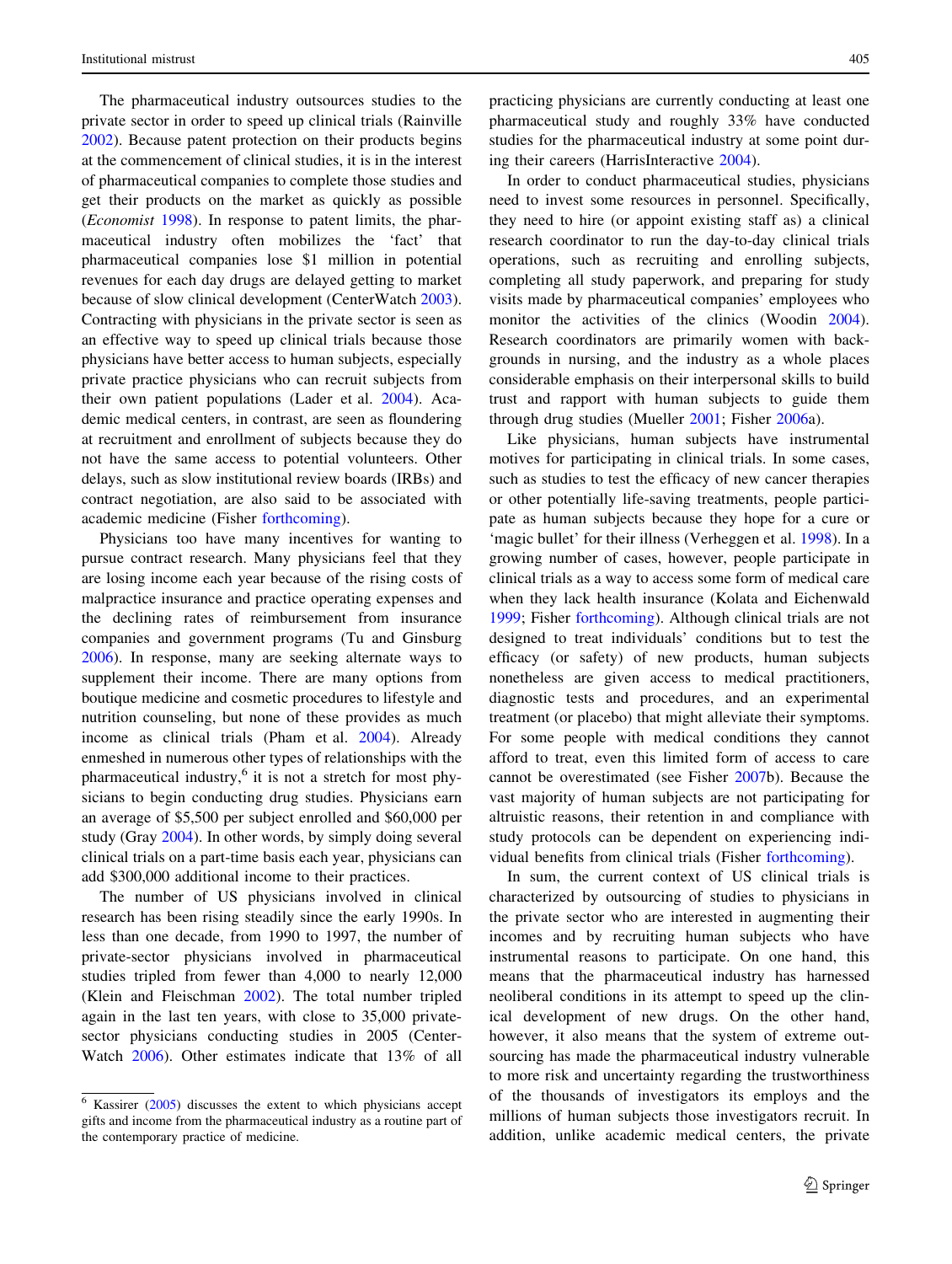sector has few organizational mechanisms to ensure that investigators will conduct studies rigorously and honestly. In light of this additional risk and uncertainty, trust is attenuated, making systems of control increasingly necessary.

#### Conceptual framework

The concept of trust provides a useful lens for exploring relationships among pharmaceutical companies, clinicians (i.e., physicians and research coordinators), and human subjects engaged in drug development. In the majority of scholarship on trust in medicine, the focus is primarily trained on patients' trust in their personal care providers, human subjects' trust in the researchers or institutions conducting clinical trials, and citizens' trust in their health care delivery systems (e.g., Millman [1977](#page-10-0); Mechanic [1996;](#page-10-0) Kao et al. [1998;](#page-10-0) O'Neill [2002;](#page-10-0) Allsop [2006\)](#page-9-0). Yet, for pharmaceutical clinical trials to operate effectively, clinicians must trust the pharmaceutical companies with which they are working and pharmaceutical companies must trust the clinicians and human subjects. With each of these relationships, trust is multifaceted and negotiated as individuals respond to their own and others' institutional opportunities and constraints. Several modes of trust are critical for the success of clinical development.

In the clinical trials industry as seen elsewhere, trust is necessary to ensure effective cooperation of all relevant actors and organizations (see Luhmann [1979](#page-10-0); La Porta et al. [1997\)](#page-10-0). One way of understanding this dynamic is to distinguish between how trust is constituted differently in individuals and institutions. This difference in types of trust is important because both levels—the individual and institutional—can shape the other, but each have unique implications, particularly if trust is misplaced (O'Neill [2002\)](#page-10-0). Specifically, trust in individuals may overemphasize those actors' intentions and motives while obscuring the effects of how institutions structure (and limit) that trust (Shapiro [1987\)](#page-10-0). For example, physicians conducting drug trials may indeed have the best interest of human subjects in mind, but nonetheless they have only limited jurisdiction over decision-making regarding subjects' participation. Thus, subjects' trust in those physicians may give them a false sense of confidence that their wellbeing is appropriately safeguarded. Examining trust at the level of individuals can ignore the myriad constraints that are placed on the range of individual actions and choices. In other words, trust does not occur free from social, political, and economic contexts; it must be understood in terms of power and control (Knights et al. [2001;](#page-10-0) Mizrachi et al. [2007\)](#page-10-0). Some examples will make more concrete the

distinction between individual and institutional levels of trust.

Whereas patients' trust in contemporary medicine is a product of the cumulative histories of the professionalization of medicine (Starr [1982\)](#page-10-0) and the regulation of the pharmaceutical industry (Abraham [1995](#page-9-0); Hilts [2003](#page-10-0)), clinical trials, especially those conducted within standard medical care settings such as private practices, create challenges to human subjects' trust. Because there are no historical models for trust in research settings (and in fact, there is ample evidence for a model of distrust in  $research<sup>7</sup>$ , the investigator-subject relationship in the clinic must borrow from a paradigm of care (Mueller [1997\)](#page-10-0). This care model, however, is extremely problematic in clinical trials. Not only can trust based on 'care' lead to unrealistic expectations about the benefits of research (e.g., Appelbaum and Lidz [2008](#page-9-0)), it also leads to misunderstandings about clinical research more generally, including the role of human subjects in pharmaceutical drug development (Fisher [2006](#page-9-0)b). Moreover, the trust patients and human subjects have in physicians can be eroded by disclosures about physicians' financial conflicts of interest. In fact, this concern has led to the use of euphemisms in informed consent forms to mask the extent of financial arrangements between physicians and pharmaceutical companies (Zink [2004](#page-10-0)).

Human subjects are not alone in negotiating relationships of trust. Physicians' trust in pharmaceutical companies is equally important to the research enterprise. Specifically, physicians must trust that pharmaceutical companies are designing clinical trials with scientific rigor, are not exposing human subjects to undue harm, and are producing products that will be better for future patients than those currently on the market. As contract researchers, physicians are commissioned to follow study protocols, not to have scientific insights or ethical misgivings about the studies. In fact, most physicians distinguish themselves from their academic counterparts and pharmaceutical companies' scientists by acknowledging that they do not understand the science of pharmacology and by emphasizing that their expertise is limited to the clinic. While physicians do develop personal relationships with individuals at specific pharmaceutical companies, the type of trust that they need in order to participate in the clinical trials industry is largely institutional. This means that physicians must trust the pharmaceutical industry as a whole to develop investigational products in such a way

 $\frac{7}{7}$  The most notable case of abuse to human subjects is the US government funded Tuskegee syphilis study, in which enrolled African American men were denied treatment for the disease for decades (Jones [1981](#page-10-0); Reverby [2000\)](#page-10-0).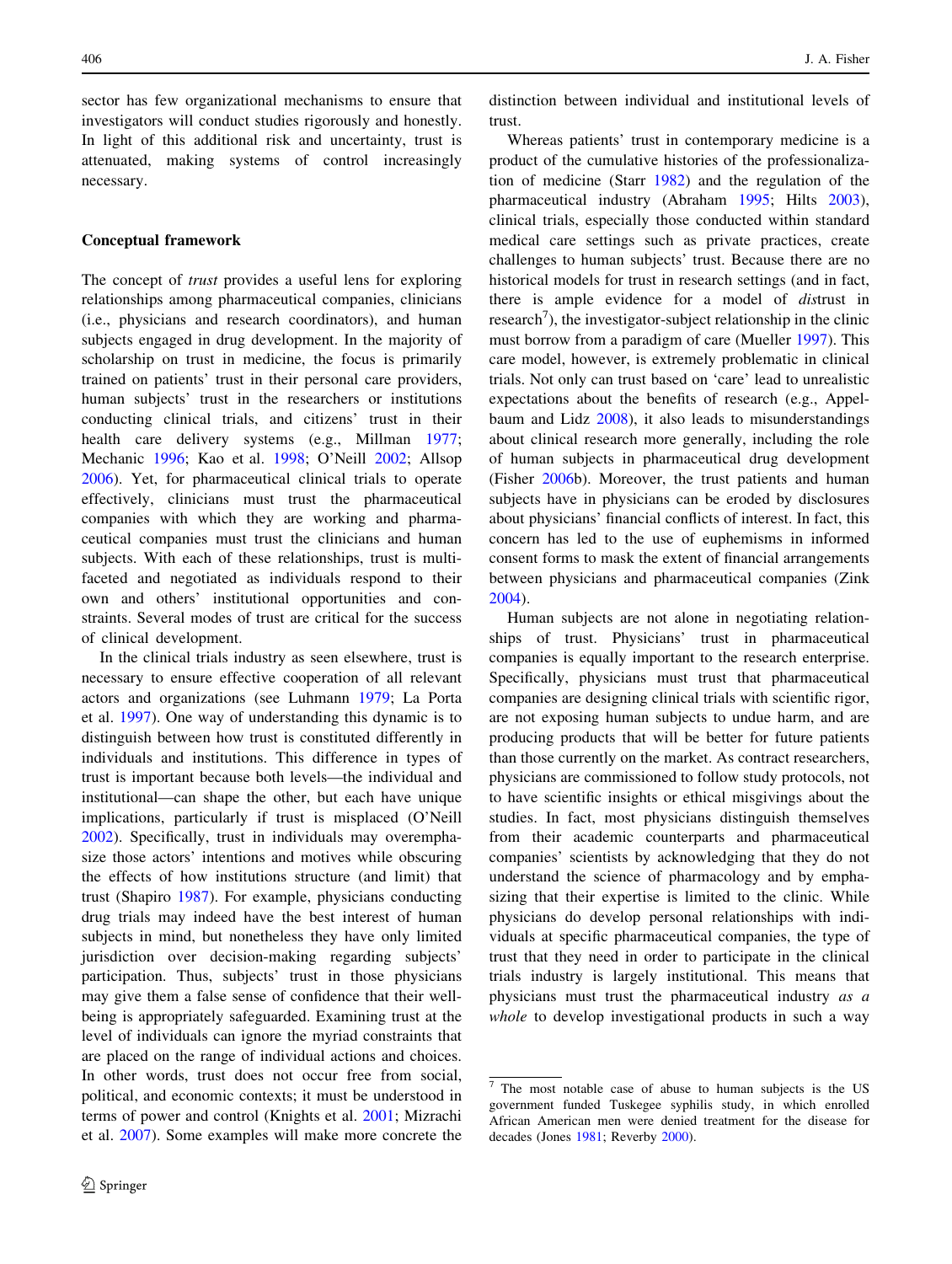that these new drugs or devices will be safe and appropriate for study in humans.

At the same time, in order to attain clinical results about their products, pharmaceutical companies must trust that clinicians contracted to do the research will collect data honestly and thoroughly and that human subjects will be compliant. Research malfeasance does occur in pharmaceutical clinical trials; some clinics have been discovered to have grossly falsified subjects' charts and data (Eichenwald and Kolata [1999\)](#page-9-0). Unlike human subjects' trust in physicians or even physicians' trust in the pharmaceutical industry, pharmaceutical companies do not exhibit tacit trust in physicians and human subjects. Instead, the pharmaceutical industry regulates its relationships with physicians and their staff through legally-binding contracts and a cultivation of 'audit culture.<sup>8</sup> As with other industries, audit is seen as a mechanism for enabling trustworthiness through monitoring and oversight (Skinner and Spira [2003](#page-10-0)). Specifically, each clinic conducting drug studies is scrutinized by pharmaceutical company employees. Because they oversee clinical trials by analyzing all data collected at the clinics, these employees—aptly referred to as 'monitors'—symbolize the institutionalization of trust between the companies and clinics. In other words, the industry presumes that formalized oversight of clinics' activities is necessary to establish the structure in which clinics can be trusted because they are monitored.

Thus, trust operates simultaneously on two levels: the individual and institutional. Problems can arise when human subjects locate their trust—or mistrust—in physicians instead of the pharmaceutical industry or when physicians trust that pharmaceutical companies are making decisions about study protocols based on ideals of science rather than financial factors. In these cases, both groups' trust is misplaced. In contrast, the pharmaceutical industry does not seem to privilege trust in individuals over institutions. To the contrary, the mode for pharmaceutical companies is an institutional model of mistrust of human subjects and clinicians conducting studies.

# Pharmaceutical companies' mistrust in and control over clinicians and human subjects

Recent work in the social sciences has examined the dialectical relationship between trust and control (e.g., Knights et al. [2001;](#page-10-0) McEvily et al. [2003](#page-10-0); Skinner and Spira [2003](#page-10-0); Mizrachi et al. [2007\)](#page-10-0). Whereas earlier scholars envisioned trust and control as mutually exclusive properties, current empirical analyses indicate that power relations make the two interdependent. As Knights et al. [\(2001](#page-10-0)) state, ''The production of trust often relies on, and reproduces, relations of control because control also becomes problematic in the absence of trust'' (312). Given the complexity of organizations today, relationships within and between companies can no longer be premised simply on personal connections, which is one business model that can provide the basis for trust (Granovetter [1985\)](#page-10-0). In fact, Shapiro [\(1987](#page-10-0)) argues that industries must often create a 'social organization of distrust',<sup>9</sup> or "a supporting social-control framework of procedural norms, organizational forms, and social-control specialists, which institutionalize distrust"  $(635)$ .<sup>10</sup> This organizational strategy can be understood as a way to manage risk and uncertainty through a highly controlled and controlling mode of trust (Seligman [1998\)](#page-10-0).

In the pharmaceutical industry, mistrust<sup>11</sup> is institutionalized in two sets of relationships: (1) pharmaceutical companies' relationships with clinicians conducting clinical trials and (2) pharmaceutical companies' relationships with human subjects enrolled in studies. Institutional mistrust is explicit in policies and procedures that limit the degree to which clinicians can use companies' proprietary information and in clinical protocols designed to increase the compliance of human subjects during the studies. In other words, institutional mistrust is not simply a property that characterizes the pharmaceutical industry's perceptions of clinicians and subjects, but is instead a force that shapes the organization of clinical trials work and study participation.

Relationship between pharmaceutical companies and clinicians

The process of drug development, like many other entrepreneurial activities (La Porta et al. [1997](#page-10-0)), requires cooperation from multiple organizations to be successful. Trust is seen as a critical mechanism for structuring relationships and mobilizing actors to contribute to the collective goal (McEvily et al. [2003\)](#page-10-0). Yet, pharmaceutical companies' relationships with clinicians are forged within the broader context of profit margins and competition with *other* pharmaceutical companies.<sup>12</sup> As an employee of a pharmaceutical company explained,

<sup>&</sup>lt;sup>8</sup> For more on audit culture, see Strathern [\(2000](#page-10-0)).

<sup>9</sup> Sztompka ([1998\)](#page-10-0) similarly argues that democracies are founded on an 'institutionalization of distrust' that enables citizens to trust.

<sup>10</sup> Shapiro ([1987\)](#page-10-0) also describes how the social organization of distrust creates new markets for 'trust production.' This seems to be particularly true in the clinical trials industry given the development of ancillary companies that share risk with pharmaceutical companies by taking on some of the control functions in drug development.

<sup>&</sup>lt;sup>11</sup> Shapiro ([1987\)](#page-10-0) uses the term 'distrust' in her writing. I prefer the term 'mistrust' because it implies a lack of trust, rather than the more explicit suspicion and doubt implied in the former.

 $12$  Anderson et al. ([2007\)](#page-9-0) provide a nuanced exploration of the effects of competition on science, especially in terms of research ethics.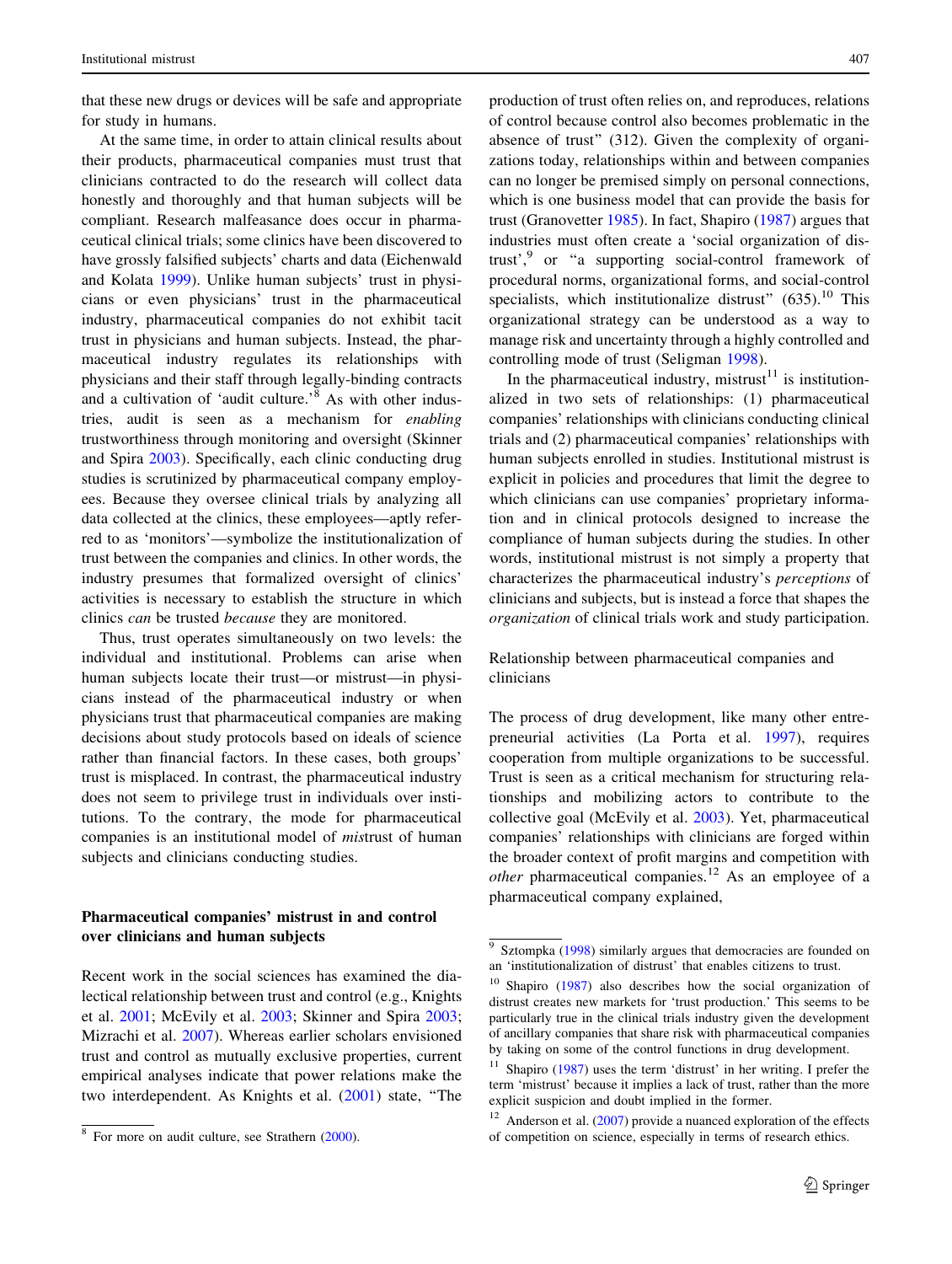[In the clinical development of products], this is absolutely 'time is money.' Because you're working on a drug and there's probably three or four other companies that are working on it, and the first to market is the one that's going to make it. I mean [if you're not first,] you're just going to be a 'me-too'  $\frac{d \ln 13}{d}$ 

Because competition among pharmaceutical companies is fierce and because companies need to get new products to market as quickly as possible, there is considerable desire from companies for control. One important domain of control that companies seek concerns secrecy about the molecular structures of their products, including their mechanisms of action in the body. Unlike many other industries, however, there is not a lot of opportunity for pharmaceutical companies to keep their products under wraps until they are unveiled to the public. Instead, pharmaceutical companies must submit vast amounts of data to the US Food and Drug Administration (FDA) to gain approval for testing those products in humans, provide significant information to physicians who are considering becoming investigators through contract research arrangements, and craft informed consent forms for human subjects that describe preliminary findings about the products from prior animal and human testing.<sup>14</sup> With this amount of information in circulation, it is no wonder that pharmaceutical companies seek to control the extent to which their data can be released beyond these groups.

In general, pharmaceutical companies do not trust the clinicians whom they employ as contract researchers. This is not to say that all individual physicians and research coordinators are viewed as inherently untrustworthy; rather contract research is institutionalized in such a way to restrict wrongdoing in the research protocols or leaking of proprietary information. This manifests at all stages of interactions between companies and clinicians: before contracts to conduct studies are issued, during the process of executing those studies, and after the data have been collected and the studies concluded. In fact, several pharmaceutical company representatives commented to me that their companies have a culture of paranoia regarding the release of proprietary information, which can be oppressive for employees.<sup>15</sup>

For example, before physicians are provided with any information about studies that they are being solicited to conduct, pharmaceutical companies ask them to sign a 'confidential disclosure agreement' that dictates the terms of physicians' use of proprietary information about the product under development.<sup>16</sup> In addition to signing such an agreement to review study protocols, pharmaceutical companies also tend to limit the amount of time during which physicians can consider whether they are interested in conducting the study. In many cases, they are only given a matter of days to make a decision.

Although pharmaceutical companies are generally open to contracting with physicians who are relatively inexperienced at conducting pharmaceutical clinical trials, they are interested nonetheless in identifying clinicians who will perform well during the studies. Recall that the main purpose of outsourcing studies to the private sector is to speed up how quickly studies can be completed. Pharmaceutical companies want to contract with clinics that have available patients who match the criteria defined by the study protocols and that are committed to recruiting and enrolling those patients into studies. While it may be difficult to determine which private practices may be better than others, pharmaceutical companies are especially eager to work with physicians who have set up full time clinical trial operations. A pharmaceutical company employee described the difference,

[With the small private] practices, [they say] ''You know, if the clinical trial part doesn't work, well, we'll just go back to being full-time private practice.'' … [On the other hand], [with the full-time sites] that's their business and if they don't do what they're supposed to do, they're not going to be around. I mean that's what these people are doing for a living, so you trust that they're able to do what needs to be done.

In other words, pharmaceutical companies find that clinics that have more of a financial stake in the success of their clinical trials are more apt to succeed and, hence, are more trustworthy. Companies can depend on them to conduct studies well and meet their timelines because those clinics will be seeking future business contracts.

At the same time, however, because clinical trials can be such a profitable enterprise for clinics, pharmaceutical

<sup>&</sup>lt;sup>13</sup> In one important respect, all drugs that compete in a certain class are 'me-too' drugs. This is because they are each trying to get the most market share whether they were first, second, or even tenth to become available by prescription. See Angell ([2004\)](#page-9-0) for more discussion on the politics of me-too drugs in pharmaceutical R&D and in US health care.

<sup>&</sup>lt;sup>14</sup> In addition, many pharmaceutical companies choose to outsource the management of clinical trials to independent companies called contract research organizations (CROs). In those cases, proprietary information is then shared with those CRO employees assigned to the trials. For more information on CROs, see Mirowski and Van Horn ([2005\)](#page-10-0) and Fisher [\(forthcoming](#page-9-0)).

 $\frac{15}{15}$  In fact, one informant asked me not to sign in when I met her in the lobby of her office building because she preferred that there be no record of my visit to the company. We then proceeded to a nearby restaurant so that she was not questioned by any of her supervisors about the interview.

<sup>16</sup> Seligman ([1998\)](#page-10-0) discusses how contracts are a result of the changing character of trust in the modern era.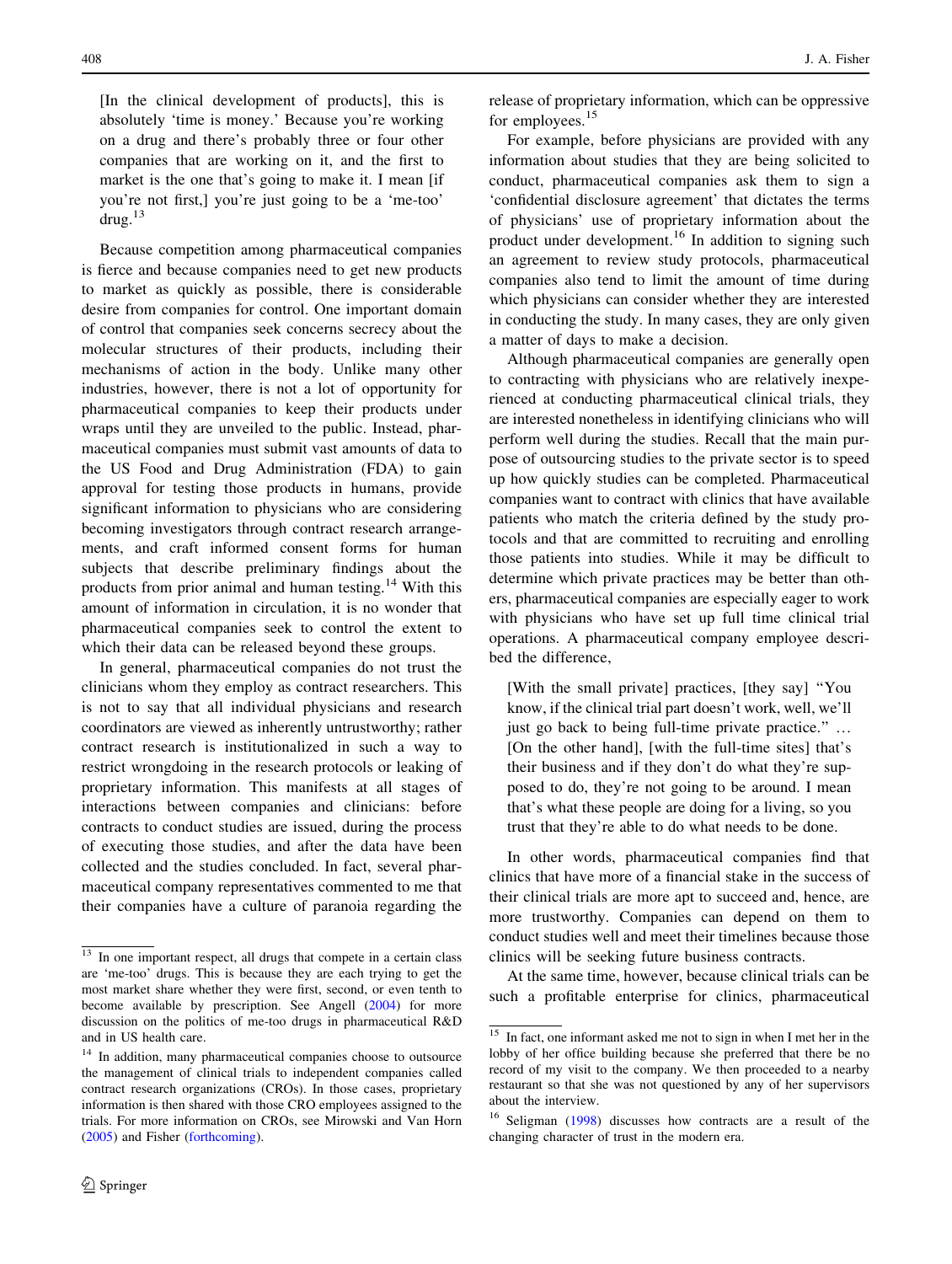companies have concerns that clinicians may not conduct studies honestly and according to their protocols. The monitoring of those sites through employees who travel to each clinic every six weeks (on average) is an institutionalized mechanism to help ensure that clinicians will perform studies honestly and according to protocols. Monitors admit that fraud is rare, but that they all know about cases where it has happened. Performing study visits enables them to have a visual check of all data and the conduct of the studies. A monitor explained her job,

We're taught to learn how to look at data that's given to us and look for patterns of fraud, and to make sure there are indeed patients, that it looks like patients are going in and out [of the clinic], and the data looks correct.

In practice, however, monitors' job extends beyond the function of detecting research fraud. The vast majority of monitors' time is spent aiding clinicians to better execute protocols and document studies (Woodin and Schneider [2003\)](#page-10-0). This also contributes to the trustworthiness of the data produced because any unintentional errors that clinicians make in the process of conducting studies can be corrected. Thus, monitoring enables trustworthiness even as it reinforces mistrust (Skinner and Spira [2003](#page-10-0)).

A final element of pharmaceutical companies' mistrust of clinics conducting studies is found in the reporting of results to clinicians after the clinical trials have been terminated. In general, there is little communication between companies and clinics about the outcome of testing.<sup>17</sup> Oftentimes, clinicians are left to speculate about the fate of an investigational product based on the available evidence they received. For instance, when clinics involved in early human testing of a new drug are asked to conduct further studies on that product with the same company, they reasonably interpret the results of the first study as generally promising. Another common scenario is for clinicians to find out about the products when they are marketed to the general public. For example, a site manager said,

More often than not, [you find out the results of the clinical trials because] you see a commercial on TV and say, ''Oh, that sounds like the drug we tested!'' We don't know the name oftentimes when we're doing the research. Actually, it doesn't have a name yet, it's usually going by a chemical name, and then the marketing people get a hold of it and give it a name. So we say, ''Oh, we did that study'' because they'll say what the generic name is.

Although most clinicians are very interested in finding out the results of the trials on which they worked, pharmaceutical companies believe that it is better for them not communicate study results except through carefully controlled mediums, such as advertising, authorized publications, and company websites. A pharmaceutical company project manager who orchestrates the clinical trials of one product under development explained,

[We don't share the information because what the] pharmaceutical companies have to guard against is if the results are sent to a doctor, the doctor might write a paper and publish. That can't happen until you're completely through your NDA [New Drug Application with the FDA]. So that may have something to do with why it's so hard [for sites] to get results from a sponsor.

The threat of clinicians publishing their own interpretation of clinical trial results is more complicated than it may at first appear. Because clinicians tend to work with multiple pharmaceutical companies, they often gain experience working with investigational drugs that are chemically quite similar ('me-too' drugs) that are being developed simultaneously by several companies. In theory, clinicians could publish papers describing their experiences with these different drugs to speculate on the advantages or disadvantages of one over others. In practice, however, it is unclear that many private-sector clinicians actually have any interest in writing reports about clinical trial results.<sup>18</sup> Nonetheless, contract researchers' experiences—as nonsystematic as they are—are often the only clinical evidence of how drugs compare to each other because most companies do not design comparative studies and the FDA does not require comparison of most new drugs against other drugs, only against placebos.

Relationship between pharmaceutical companies and human subjects

Just as mistrust shapes the drug industry's relationships with clinicians, pharmaceutical companies' design clinical trial protocols with the implicit assumption that human subjects cannot be trusted to be compliant and complete studies without the proper structure and control. This can be observed by frequent study visits, formal mechanisms to count the pills human subjects are given and consume, and

 $17$  This is also true for the human subjects who participate in the studies. Subjects rarely receive information about the outcome of clinical trials, and when they do, the information comes informally from clinicians, not officially from pharmaceutical companies.

<sup>&</sup>lt;sup>18</sup> None of the clinicians with whom I spoke ever discussed writing papers to be published. Two things seem to be taken for granted. First, publishing is the kind of activity reserved for academic physicians and their teams. Second, the pharmaceutical industry hires ghostwriters to put together papers for publication (see Sismondo [2007\)](#page-10-0). As a result, physicians dismissed writing articles as an activity that was simply not in their purview.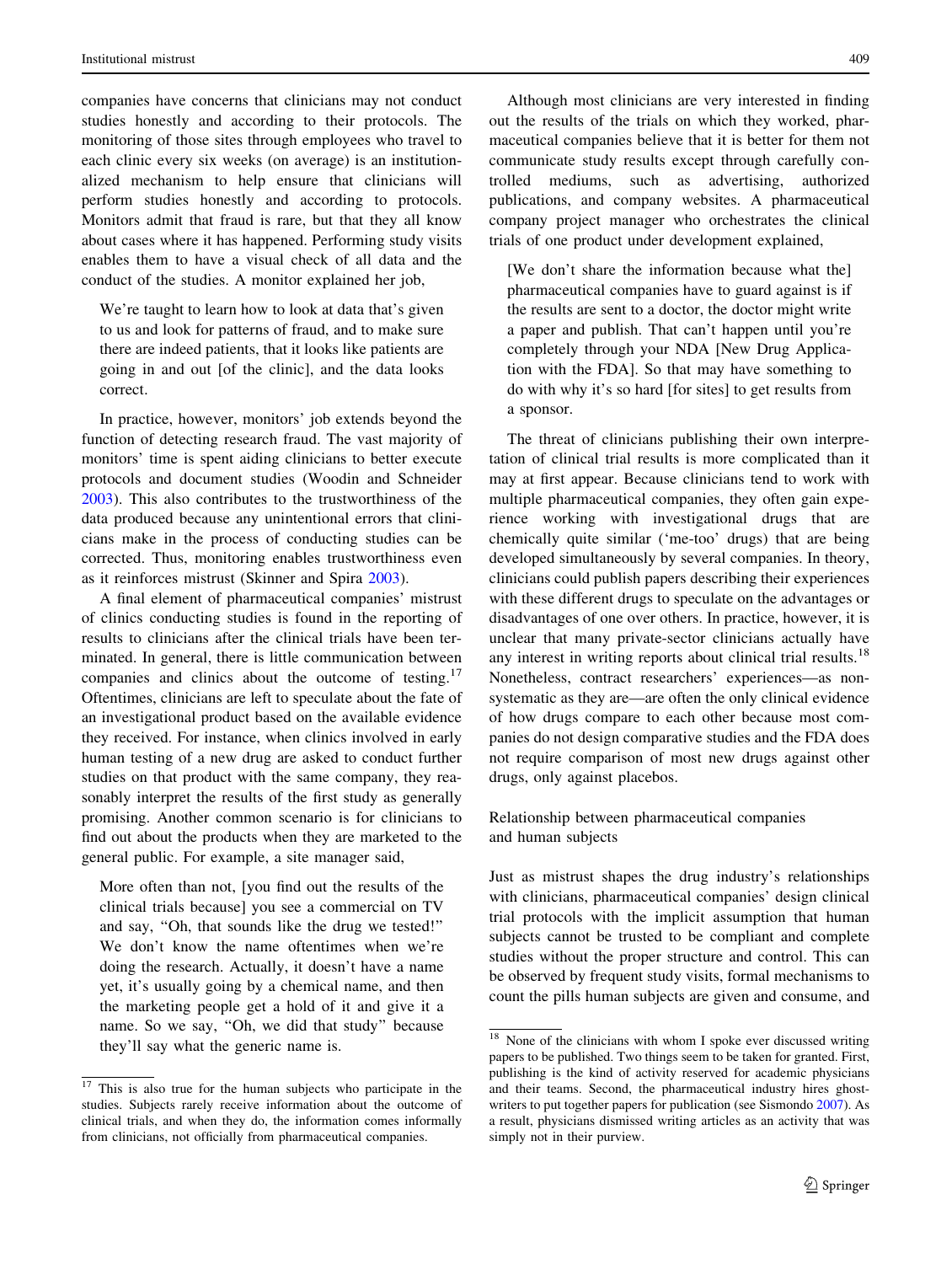electronic or automatic data capture systems to track subjects' symptoms. Furthermore, the human subjects who make up pharmaceutical clinical trials are recruited from patient populations that pharmaceutical companies hope will have more incentive to be compliant and to complete studies.

Most clinical trials require frequent study visits, which subjects must attend within a set window or risk being removed from studies. On one hand, study visits are medical; human subjects must be monitored through diagnostic tests over the course of studies to ensure that their well-being is safeguarded. Yet, on the other, many of these visits serve to remind subjects about the importance of compliance out of the clinic by establishing a structured mode of compliance *within* the clinic.<sup>19</sup> Research coordinators discuss the explicit role they play in educating subjects to be compliant: "Our job is really to educate our volunteers about their responsibility to us." Specifically, reviewing informed consent forms with subjects at each study visit provides a clear reminder about human subjects' responsibilities to pharmaceutical companies within clinical trials. In addition, study visits allow clinicians to assess subjects' compliance and to get them to change their behaviors if they have not been strictly following the study protocols. For example, a coordinator explained that study visits provide her the opportunity to identify ''the patients [subjects] you want to spend a little more extra time with because you need to re-educate them about their responsibility as a patient that enters a clinical trial.''

A major part of human subjects' commitment to clinical trials is to consume the investigational drugs (or placebos) provided during the study. Just as in standard medical care, there are many reasons why subjects are less than perfectly compliant with dosing schedules and regimens. This 'normal' non-compliance is not acceptable, however, in the context of clinical trials because pharmaceutical companies are counting on subjects' consuming their products to produce results about new drugs' effectiveness. The assumption is that when subjects strictly follow the protocols, the companies are more likely to see positive results from their products compared with when subjects are less compliant.

As a result, pharmaceutical companies mandate drug counts to keep track of how well subjects' are following the protocols. In other words, subjects are given a specific number of pills to take home, they are asked to bring those pills with them to their next study visit, and research coordinators count the remaining pills to assess whether subjects are taking the pills as often as directed. A coordinator described the technique,

You'll come up with maybe an odd count of pills when they come in for their next visit, and when you question them, they'll come up with a decent excuse or something. But when it happens repeatedly… you pretty much get a feeling [that they're non-compliant], and then you start questioning it a little further.

While the strategy is motivated by pharmaceutical companies' mistrust, pill counting is hardly a fail-safe way of evaluating subjects' compliance.<sup>20</sup> A coordinator said, ''Then you'll find out later on where patients will take the medication home, they'll pop the pills through the casing every night and throw them out. They never really take them, and you don't know that.'' Pill counting is only one small way to structure subjects' compliance.

A more important mechanism to ensure and measure compliance in studies is the move to electronic data collection systems. Unlike standard medical care, human subjects must take a much more active role as participants in clinical trials. $21$  Subjects are not just asked to take products, but they also must report on their progress with those products. In order to get data from the experiences of human subjects on their investigational products, pharmaceutical companies need to encourage subjects to report accurately and fully all symptoms (or the alleviation of prior symptoms) over the course of the drug study. In the past, much of this data collection was done through paperbased 'symptom diaries.' Companies found, however, that there was no way to track when subjects actually filled out the forms. A coordinator reflected,

In a lot of the studies, the patients [subjects] have to keep daily diary logs. [When these are paper-based], a lot of [subjects] fill them in, in the parking lot a half hour before their visit. So of course, their answers are going to be completely biased.

In order to prevent subjects' from neglecting their diaries, the pharmaceutical industry has moved toward the use of electronic data capture that can time- and date-stamp

<sup>&</sup>lt;sup>19</sup> Some clinical trials include in-patient study protocols in which human subjects are confined to the clinic for the length of the study. These are most common as part of first-in-human or other early clinical studies. In-patient studies are a particularly important trial design when subjects must follow strict dosing schedules, require many medical procedures, and/or consume set diets (e.g, high-fat or high-calorie) that are mandated by the FDA.

<sup>&</sup>lt;sup>20</sup> 'Smart' pill bottles and blister packs have now been introduced to clinical trials in order to more precisely monitor subjects' compliance (Goldfarb [2007\)](#page-10-0). These new technologies are designed to collect data on when bottles are opened or pills are pushed out of their packaging. Currently, these technologies are not widely integrated into clinical studies, but pharmaceutical companies may start adopting them in the near future.

<sup>&</sup>lt;sup>21</sup> Some within the industry argue that an active role is empowering for subjects, but this view neglects the myriad ways in which the context of human subjects' decision-making about trial participation and the structure of study protocols actually limits subjects' authority over their bodies and well-being (Fisher and Ronald [forthcoming\)](#page-9-0).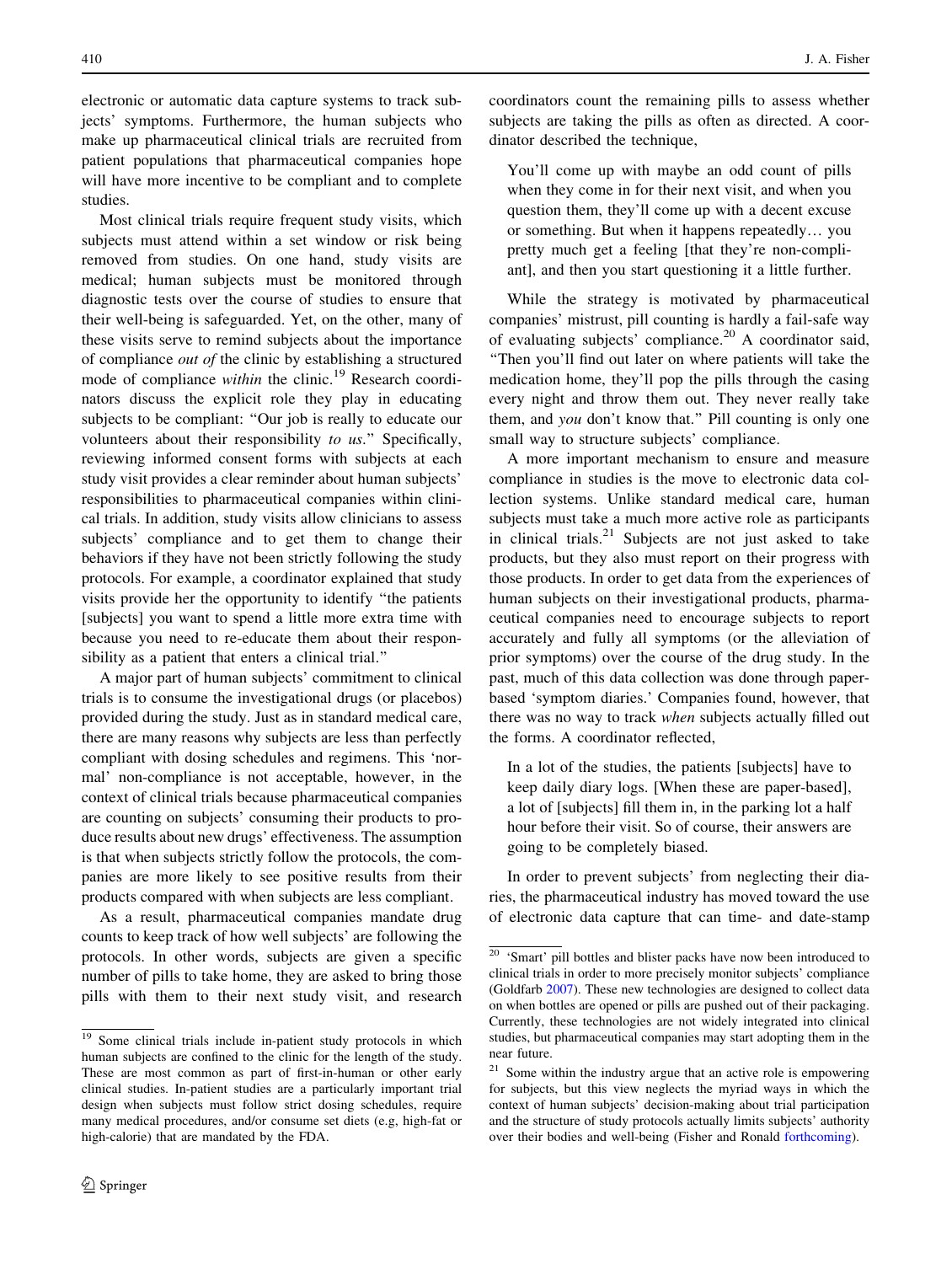subjects' responses. A coordinator explained one such system used by a study:

I have one where a participant has to call every night between 8 and midnight and talk to a machine, it's called a 'voice activated response system,' because that's how they're capturing their data. It asks: ''How well did you sleep last night? Did you take your medication? What time did you go to bed? How long did it take you to fall asleep? How many times did you wake up?'' There are thirteen questions that they have to answer. And if they don't call at least 10 times out of 14 days, we have to kick them out of the study because the pharmaceutical companies are losing their data.

In this case, not only does the system monitor subjects' experiences on the trial, it penalizes them if they do not use it by threatening to terminate their participation in the study if they are not compliant with the reporting tool.

In other cases, human subjects are given PDAs as electronic symptom diaries. Although their data are generally not immediately transmitted to pharmaceutical companies, the date and time of each entry is recorded as part of the subjects' records. A problem occurs, however, when subjects lose their PDAs. According to a coordinator who conducts studies that require subjects to monitor the frequency of urination with a PDA, loss of the device is a much bigger problem than with paper-based diaries. Because these studies are structured for subjects to take those technologies with them, there is a risk that subjects can forget the device in public restrooms. As the coordinator explained, "Can you lose your bladder diary somewhere? Yeah… I've had patients that have called up and said, I lost my diary. And then of course like the sponsor [pharmaceutical company] really goes ballistic.'' In other words, pharmaceutical companies have to balance the convenience of PDA-based data entry systems with the risk that those devices (and hence, their data) could get lost.

Coordinators report that electronic devices have increased compliance even when human subjects are not familiar with those technologies.<sup>22</sup> Because these digital technologies create a formal structure in which human subjects must comply or their non-compliance will be recorded, many subjects are much more conscientious about completing the symptom diaries. By instituting more sophisticated data collection techniques, pharmaceutical companies encourage human subjects to be more compliant

Finally, the patient populations themselves that are recruited into pharmaceutical clinical trials provide one more means for companies to enroll 'trustworthy' subjects in their studies. By locating clinical trials within disparate communities across the country (and world), pharmaceutical companies aim to attract certain populations. The decentralized structure for conducting studies allows for pharmaceutical companies to capitalize on populations that will have reason to be compliant with protocols and complete studies. One such population consists of the patients within the private practices that are conducting clinical trials. Because those patients already have rapport with clinicians, they are seen as more likely to be compliant and easier to retain in studies. According to one coordinator,

Usually the private patients [are better subjects because] they know us, they know the doctors. They're usually more willing and they trust us because they know that we wouldn't put them in anything that would be detrimental to their health.

Nonetheless, because this group can continue with or revert back to standard medical care, private practice patients may be less motivated to continue in studies when they are unhappy with whatever results they are experiencing from investigational drugs (or placebos). They may opt to go back to the prescription medications that had worked well for them before they began the studies.

More importantly, clinical trial participation offers incentives for many potential human subjects who are not getting other treatments for their conditions. Most studies do not charge subjects or insurance companies for the cost of study visits, diagnostic tests, medical procedures, or investigational drugs. For many human subjects without any or adequate health insurance, participation in clinical trials may be perceived as the only way for them to access the medical establishment. As a pharmaceutical company employee stated,

People are just not getting care anymore. I don't know what we're going to do with things going the way they're going… Research is the only care people will get. It could be because that's the only place that they're willing to pay. Pharmaceutical companies are willing to pay, so patient-subjects get the care.

In general, pharmaceutical companies maintain their mistrust in human subjects, assuming that they are prone to be non-compliant and that studies should contain formal mechanisms, like electronic data capture, for encouraging subjects to follow the protocols. Larger problems with the health care delivery system in the US, such as unequal access to care, also creates populations who may be more

 $\overline{22}$  A coordinator said, "I thought the older people would not do well, having to put electronic data into a Palm Pilot, but they have surprised us, haven't they? We were so scared to give a 69-year-old a Palm Pilot and try to educate them on how to do it, but they're the ones that are on time for their appointments and use the Palm Pilots perfectly.''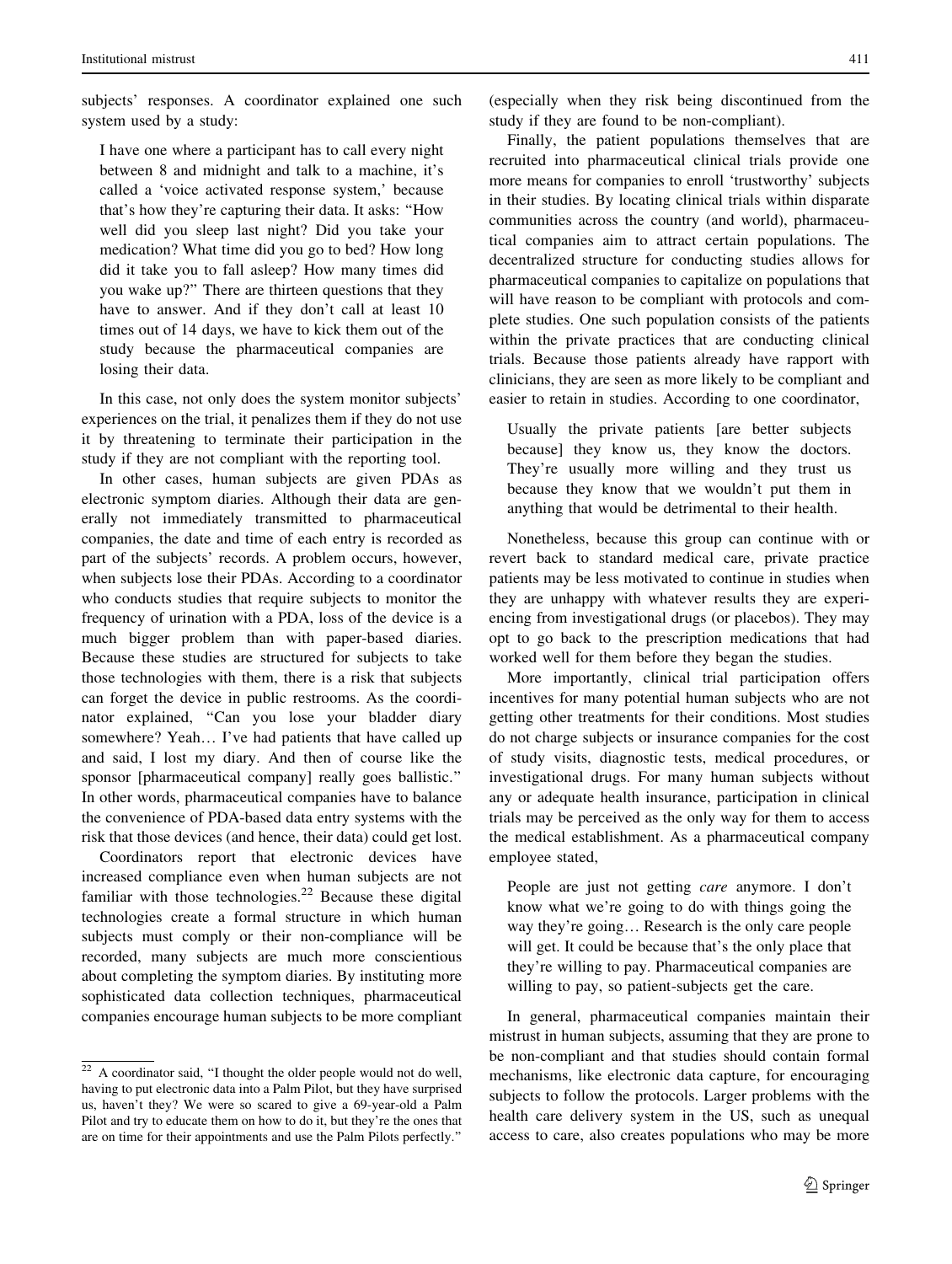trustworthy human subjects because they do not have many or any alternative means to receive treatments for illnesses that need medical attention. Thus, the pharmaceutical industry is banking on making human subjects more trustworthy clinical trial participants through both the structure of the study protocols and the offering of a 'free' alternative for obtaining health care.

# Conclusion

Whereas most attention to trust in human subjects research examines the relationships among individuals, I argue that institutional forms of trust and mistrust play a key role in shaping clinical research. This is particularly true in pharmaceutical drug development. The outsourcing of studies to thousands of clinicians in diverse locations within the US and around the world eliminates the possibility for direct personal contact amongst all the individuals involved in clinical research. Because the individuals writing the study protocols are not the ones conducting them and because most pharmaceutical company employees have very limited interactions with clinicians and none with human subjects, it is no surprise that a model of trust based on individualized relationships is untenable.

Moreover, the neoliberal health care system in the US creates an incentive for physicians and human subjects to participate in clinical trials for their own instrumental motives (i.e., financial gain for physicians and access to the medical establishment for subjects). Because common, socially-oriented incentives for involvement in clinical trials do not exist, pharmaceutical companies must develop structures that control the behavior of clinicians and human subjects.

Some could argue that these practices by pharmaceutical companies are not instances of mistrust but merely effects of a larger regulatory context, the desire to hold proprietary information secret, or the 'neutral,' 'disinterested' requirements of science. My data suggest otherwise. In the first case, the practices of the pharmaceutical industry exceed the demands of regulation. The organization of monitoring studies is considerably more detailed and complex than what the regulation requires. Likewise, the pharmaceutical industry is not succeeding in keeping their proprietary information secret in so much as they are controlling the use of that information in very particular ways. Finally, science itself can be seen as political in that it operates within a similar social organization of distrust that dictates the norms and practices of good science (Zuckerman [1977](#page-10-0); Anderson et al. [2007](#page-9-0)).

<span id="page-9-0"></span>It should be noted that my framing of the organization of clinical trials is not a condemnation of the pharmaceutical industry. I am not making a normative claim that

companies should trust clinicians or subjects. Instead, I am making an empirical argument about the ways in which the pharmaceutical industry manages risk and trust through specific organizational structures and practices. In order to understand the ethics of trust in pharmaceutical clinical trials—including the ways trust reflects arrangements of power—one must examine the institutions that structure, encourage, and constrain trust. In an era in which human subjects research is big business, a focus on trust solely within the clinician-subject dyad is empirically deficient and ethically dangerous.

## References

- Abraham, J. 1995. Science, politics and the pharmaceutical industry: Controversy and bias in drug regulation. New York, NY: St Martins Press.
- Allsop, J. 2006. Regaining trust in medicine: Professional and state strategies. Current Sociology 54 (4): 621–636.
- Anderson, M.S., E.A. Ronning, R.G. DeVries, and B.C. Martinson. 2007. The perverse effects of competition on scientists' work and relationships. Science and Engineering Ethics 13 (4): 437–461.
- Angell, M. 2004. The truth about the drug companies: How they deceive us and what to do about it. New York, NY: Random House.
- Appelbaum, P.S., and C.W. Lidz. 2008. The therapeutic misconception. In The Oxford textbook of clinical research ethics, ed. E.J. Emanuel, R.A. Crouch, C. Grady, R. Lie, F. Miller and D. Wendler. New York, NY: Oxford University Press.
- Bodenheimer, T. 2000. Uneasy alliance: Clinical investigators and the pharmaceutical industry. New England Journal of Medicine 342 (20): 1539–1544.
- CenterWatch. 2003. An industry in evolution: A sourcebook of charts and statistics providing analysis and insight into the clinical trials industry. Boston, MA: Thomson CenterWatch.
- CenterWatch. 2006. State of the clinical trials industry: A sourcebook of charts and statistics. Boston, MA: Thomson CenterWatch.
- The Economist. 1998. Trials and tribulations: more effective clinical trials may be just around the corner. The Economist 02(21/98): 13–15.
- Eichenwald, K., and G. Kolata. 1999. A doctor's drug trials turn into fraud. New York Times May 17, 1999, 1.
- Fisher, J.A. 2006a. Co-ordinating 'Ethical' clinical trials: The role of research coordinators in the contract research industry. Sociology of Health and Illness 28 (6): 678–694.
- Fisher, J.A. 2006b. Procedural misconceptions and informed consent: Insights from empirical research on the clinical trials industry. Kennedy Institute of Ethics Journal 16 (3): 251–268.
- Fisher, J.A. 2007a. Coming soon to a physician near you: Medical neoliberalism and pharmaceutical clinical trials. Harvard Health Policy Review 8 (1): 61–70.
- Fisher, J.A. 2007b. "Ready-to-Recruit" or "Ready-to-Consent" populations?: Informed consent and the limits of subject autonomy. Qualitative Inquiry 13 (8): 875–894.
- Fisher, J.A. Medical research for hire: The political economy of pharmaceutical clinical trials. New Brunswick, NJ: Rutgers University Press, forthcoming.
- Fisher, J.A. and L.M. Ronald. Direct-to-consumer responsibility: Medical neoliberalism in pharmaceutical advertising and drug development. Advances in Medical Sociology 10, forthcoming.